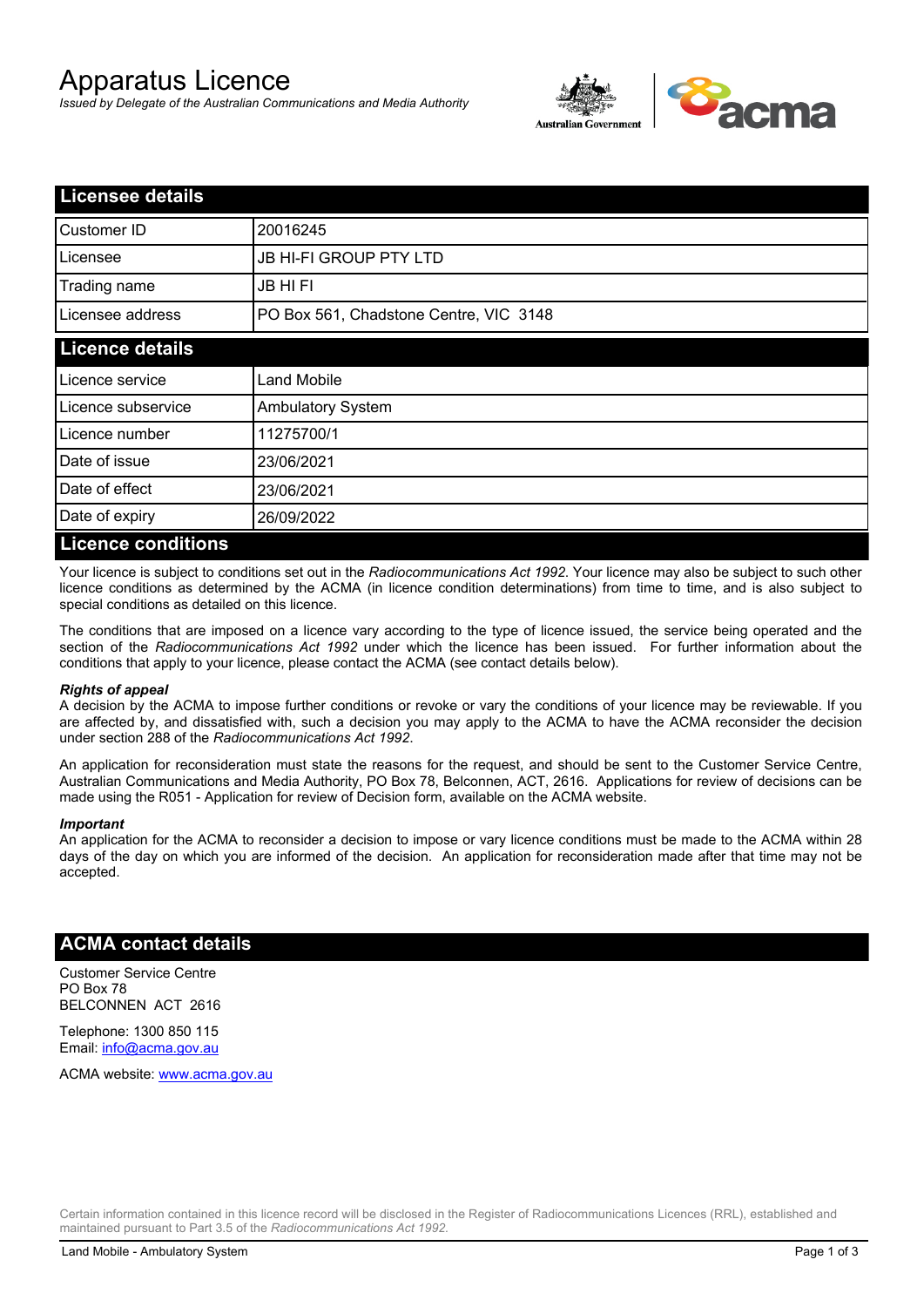## **Advisory Notes applying to licence no.: 11275700/1**

Conditions applicable to the operation of Ambulatory System station(s) authorised under this licence can be found in the Radiocommunications Licence Conditions (Apparatus Licence) Determination and the Radiocommunications Licence Conditions (Land Mobile Licence) Determination. Copies of these determinations are available from the ACMA and from the ACMA home page (www.acma.gov.au).